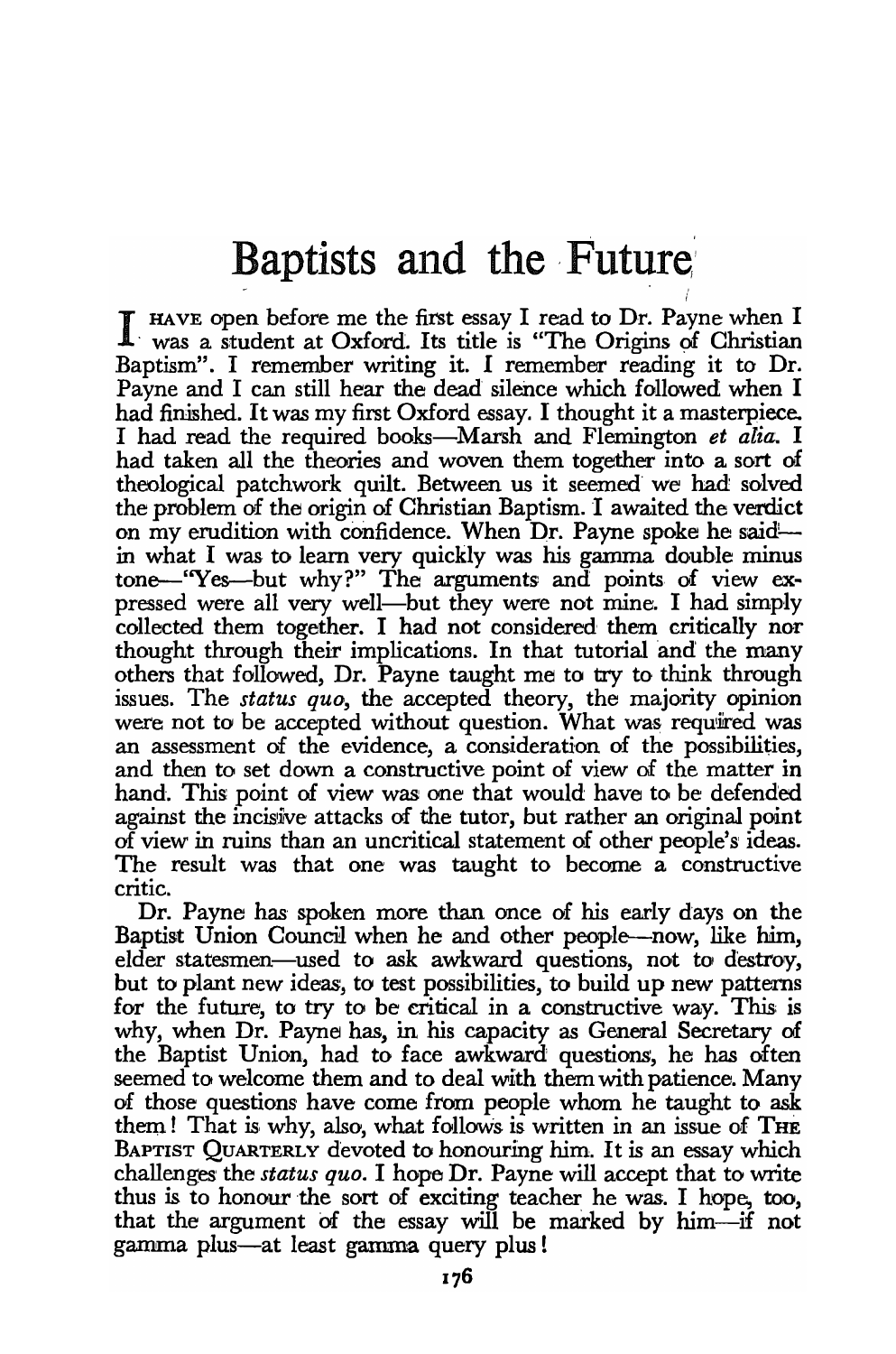#### The Facts of the Situation

. Baptists! believe that to become a Christian requires a personal acceptance by faith that Jesus Christ is Lord. They further believe that such an acceptance is set forth as the believer enters the Church through believers' baptism. As a natural outcome of these acts Baptists hold that responsible church membership and christian witness belong inseparably to the Christian life.

Becoming a Christian and continuing as a Christian require worship, preaching, teaching and fellowship within a local church. The activity of Christian witness similarly arises from within the local church and is based upon it. It is a requirement for Baptists that there should be effective local churches which are proper units for worship and preaching, teaching and the true fellowship which leads to Christian witness. The Baptist Statement on, the Church prepared in 1948 says:

It is in membership of a local church in one place that the fellowship of the one holy catholic Church becomes significant. Indeed, such gathered companies of believers are the local manifestation of the one Church of God on earth and in heaven .... To worship and serve in such a local Christian community is, for Baptists, of the essence of churchmanship.

This means, in turn, that there must be a properly trained ministry, effectively dispersed amongst local churches. Without a proper ministry serving in lively local churches, the Baptist understanding of the Gospel and the witness to it will stand in, jeopardy.

It is the contention of this article that, as Baptists, we need to re-examine our total situation in regard to the size and location of local churches and the dispersal of the ministry amongst them. It is surely impossible and undesirable to separate these matters from the openly expressed concern about spiritual weakness and decline. If there is a spiritual problem facing us, its solution cannot lie simply with a personal and individual reconsecration to our Lord, the context of the local church in which such a reconsecration takes place and is worked out in practice is surely relevant.

Statistics are notoriously dangerous but it is necessary for our purpose to illustrate the present situation in the denomination by quoting statistics, which, even if they are not exact, illustrate an unmistakable trend. The figures quoted refer to the scene as presented in England and the South Wales area.

I. There are over 2,000 local churches but fewer than I in 4 have a membership of more than 100. In every church-membership families are involved. This means that the number of wage earners is less than the actual membership. In the church of which I am, at present, minister, the membership is about 350, but the number of giving units, i.e. wage earners, is just under 200. Whilst this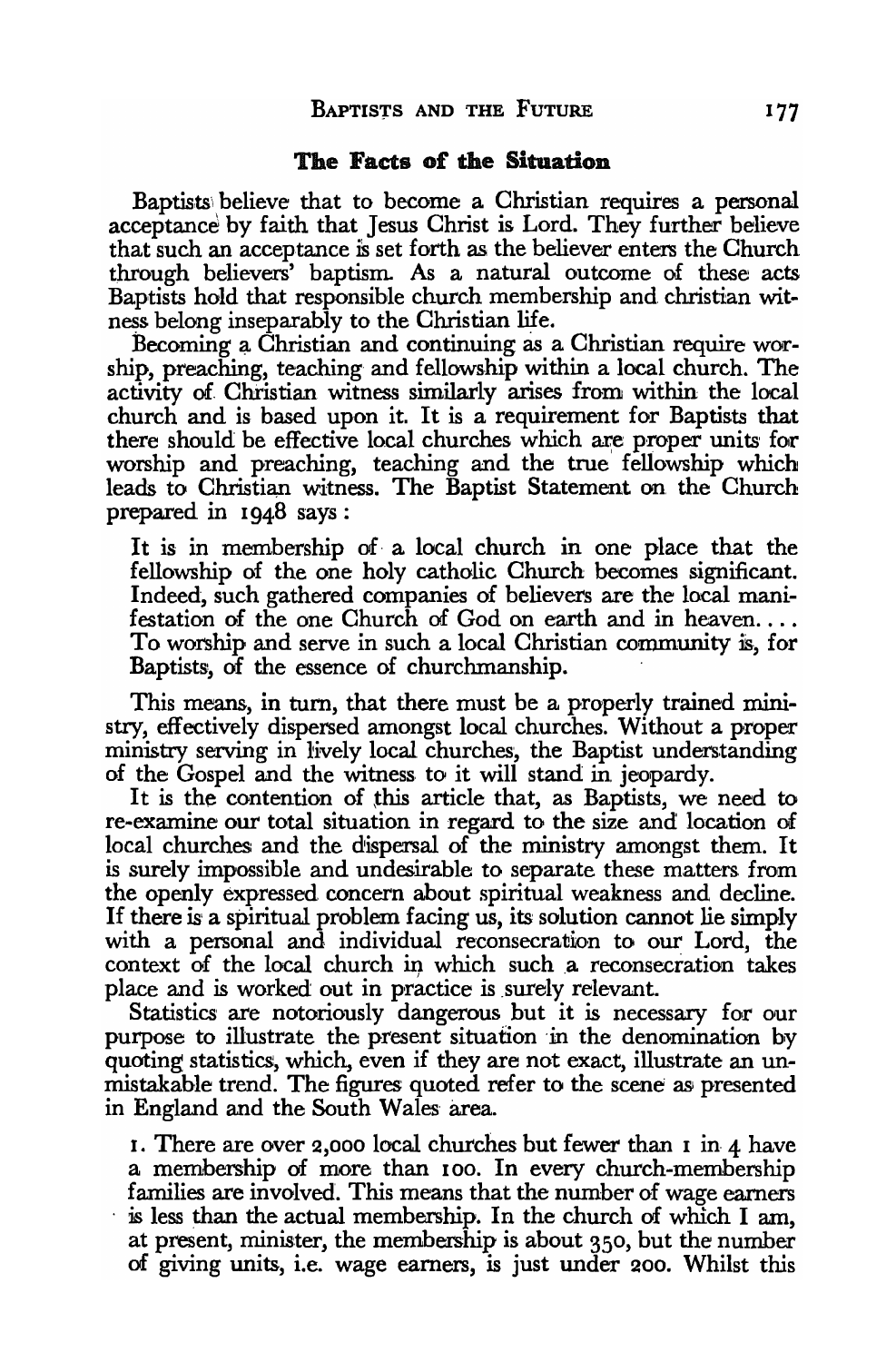may be not an average figure, it illustrates clearly the dangers of working out financial liability and possibility on membership figures alone. It is certainly true that in churches of under 100 members the financial burden is being borne by a relatively small number of members.

2. There are about 1,330 ministers to serve some 2,300 church fellowships. Of these ministers over half are serving (as might be expected) in churches of less than I 00 members and 850 are in churches of less than 125 members.

3. Even allowing for grouping of churches, there must be several hundred church fellowships which have not got and can never have a minister. In fact, we are told that at the present time about 150 church fellowships are actively seeking a minister. When they call one, another church will be without. In the summer of 1967 about 50 students are coming out from our colleges, and although the number of men who will leave the pastoral ministry, whether for retirement or other reason, is unpredictable, the overall situation is unlikely to change.

Whilst the number of churches grouping together under one minister is, we understand, increasing and whilst we recognize the fine work done by lay pastors, it is surely at least arguable that the situation is far from healthy and requires us to consider our Christian stewardship of the local churches from the point of view of members, ministers and buildings.

#### Membership

From the above figures it is obvious that many of our church members either have no ministerial oversight or, if they have, will be functioning as Christians in small fellowships. This situation presents particular problems to the member. Whilst not one of us doubts the promise of our Lord that where two or three are gathered in His name He will be in the midst, to worship week in and week out with a small handful of people is not an encouraging experience. The more so when it is the same small company (or less) who gather to do the business of the church in church meeting, or come together to study the Bible, or to teach in the Sunday School, or to lead an organisation, or to act as witnesses to the faith in the surrounding areas. It will also be the same small company who will be financially responsible for the church and who will be burdened down with the very real problem of just "keeping the doors open" -a problem which inhibits the very joy and possibility of enthusiastic outreach. Within a small fellowship also the tensions of personal relationships are more liable to come to the surface and when they do the effect is more devastating and destructive than in a larger fellowship. To write thus is in no way to denigrate the mag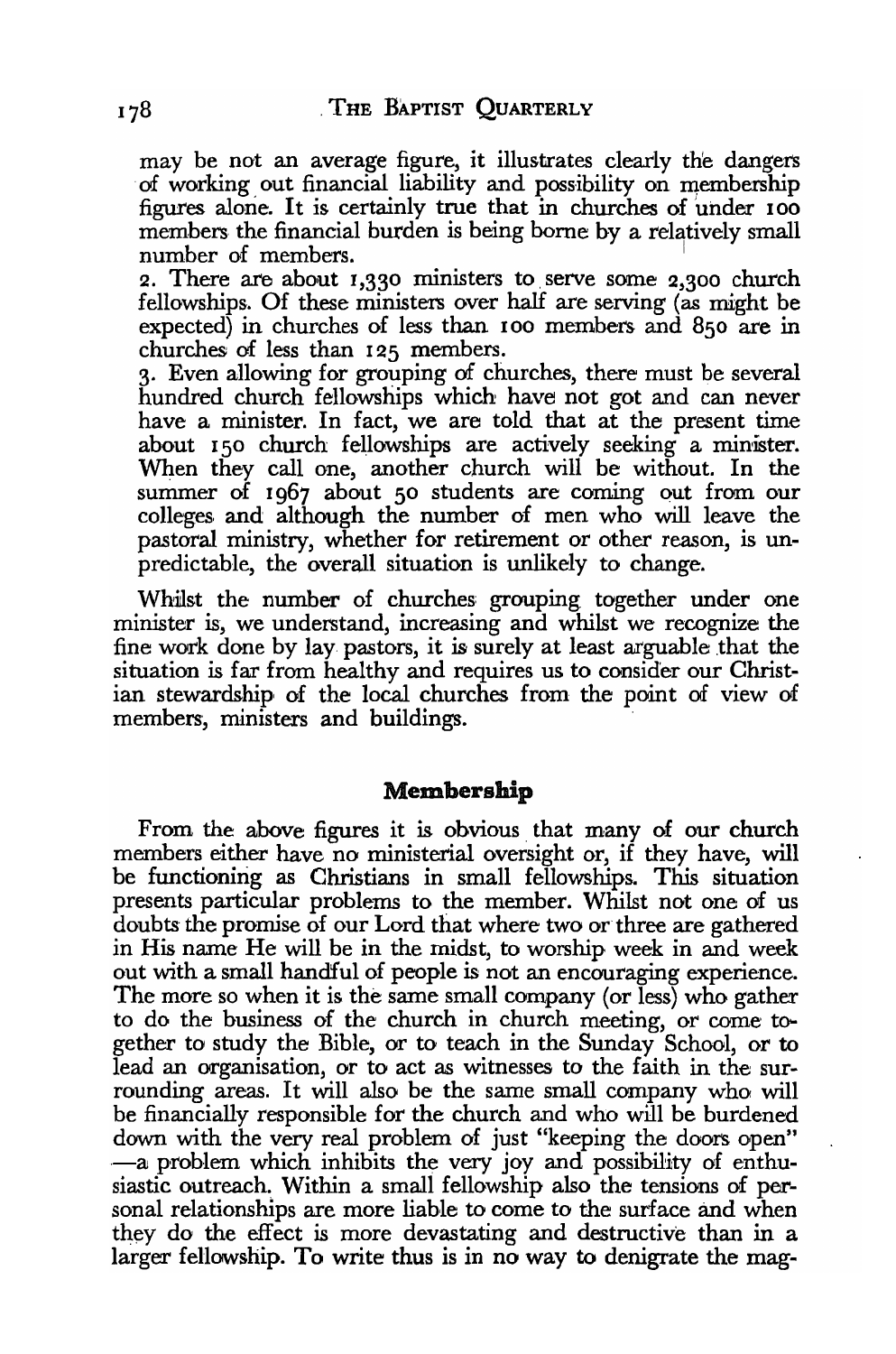nificent work which Baptist church members perform in small churches, \ often against great. odds, but it raises the issue as to whether it is a proper stewardship of our membership to expect them to go on in this way.

Most years, as a denomination, we record a decline in the numbers of memberS, We all know that this is not because we lose by death more than we baptize into membership-at least this is not the whole story. We need to examine very closely the reasons for our losses of those who are baptized and join the church in the enthusiastic faith of a Christian and then seem to lose heart and give up. It could be that we do not nourish them in the worship and teaching and fellowship and witness Of the local church effectively . All of us in the pastorate know of new-comers to our locality whr have been in active church membership elsewhere and who, when visited on arrival, say that they really must have a break from the burdens of church life. Perhaps this is merely an excuse for laziness, but there must be a reason for making the excuse for once they must have known the joy of the Lord in baptism. It has been said in many contexts that Baptists are known to be magnificent pioneers but not very good at consolidating. An effective local church is the place for consolidating the church member in the Christian life. Is the small and often struggling local church the place to do this?

#### Ministry

We train our ministry in colleges and many of the students take university degrees. We send them out into the local church to fulfil their calling. More than half of our ministry serve in churches of less than 100 members. Furthermore evidence would appear to suggest that the majority of these churches do not grow in membership to any significant extent, e.g. from 75 to 200 members over the years'. This means that ministers are faced with small congregations to lead in worship Sunday by Sunday and even. smaller groups to teach during the week. The church meeting is· also usually very small. The minister, instead of having a missionary force to encourage, prepare and serve with, finds a fellowship faced with a fight for survival.

It is, of course, quite true that numbers are not everything but many men feel that they are rather more important in considering congregations to which to preach and groups for teaching than is often recognized. Great preaching and great congregations are not unrelated to each other. .

The situation is made more difficult by the lack of financial resources to pay the minister adequately. We rejoice in the upward trend of the Home Work Fund scheme. We accept the argument that a minister is provided with living accommodation. We take note also of the generally accepted idea that to be a minister must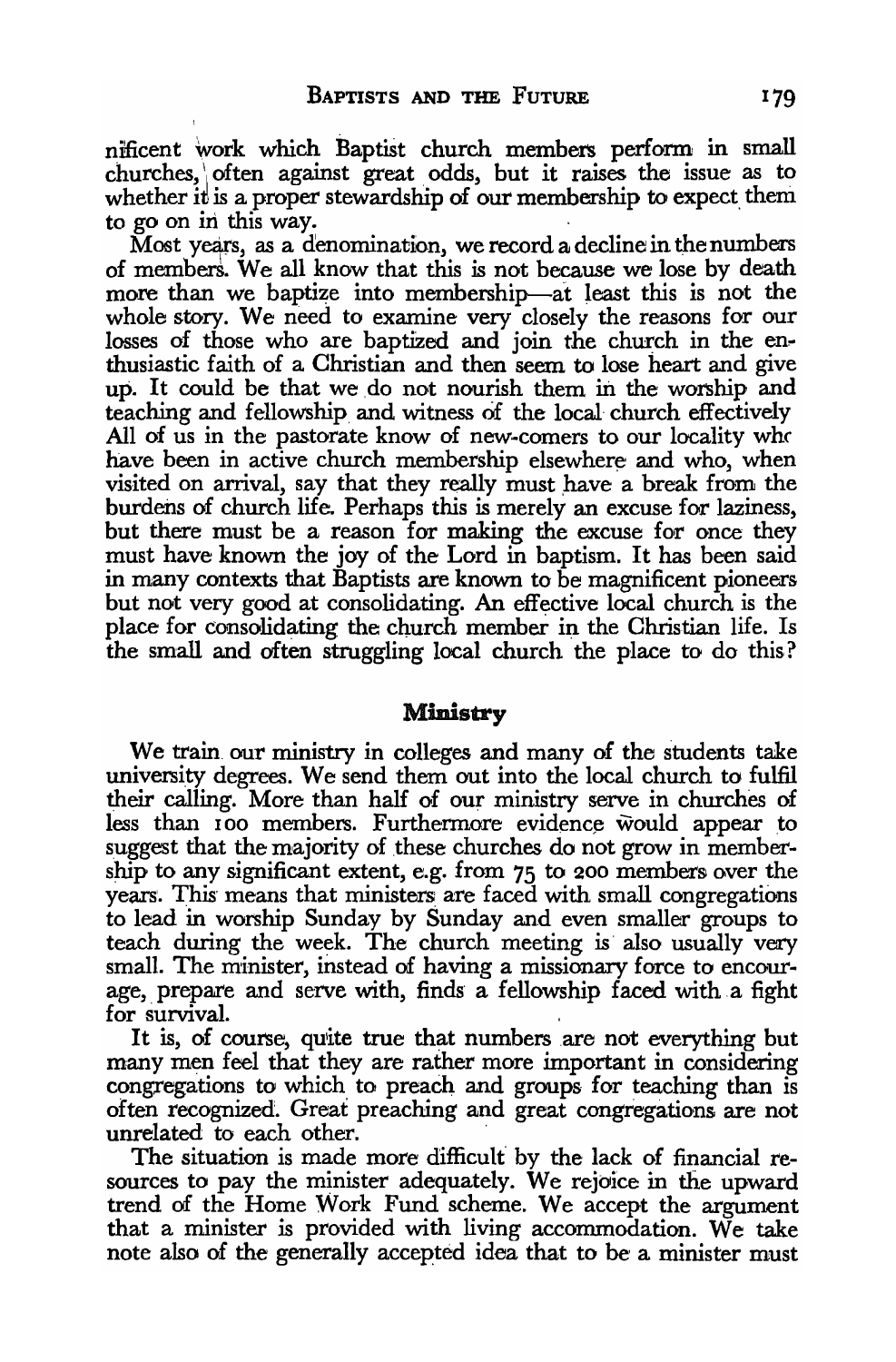involve sacrifice, including the idea of financial sacrifice. We do not challenge this last point but merely make a comment. The idea of an ascetic ministry is ages old and is accepted as one concept of the ministry. It means that the minister relies on the charity of others, he does not marry, he lives frugally and is recognized as a separate class within society. This is not the Baptist understanding of the ministry. We need to ask ourselves what economic view we do take of the ministry. Is it of a labourer worthy of his hire? The danger at the moment is that the ministry could become a company of well educated men with family COmmitments and an appearance to keep up in society but whose life becomes a strain because of their financial inability to cope. A minister is bound to discover how different things are for other well-educated men in society. The minister's children are bound to discover that they cannot do and buy much of what other children do and buy. The minister's wife finds the same thing in the home—a home which she cannot call her own because of course it isn't—and she can see no prospect of saving for an ultimate home. At all costs a minister must seek to keep up appearances so that he may be an accepted' member of the society in which he must live.<br>Now all this is written for at least two reasons. The first is to

plead for a recognition of the financial tensions facing' many men in the ministry-a ministry which is of a family man living and working as part of society. That many ministers live bravely and well in the face of these tensions is not to deny their existence. But we do need to recognize that we are accepting tacitly now a double standard of living-one for the ministry and one for the laity. This is illustrated further when the suggestion is made that some professionally qualified layman should be invited to fill a denominational or other post occupied by a minister and the answer is given that it would not be possible because of the salary. This has never seemed fair to the laity who might well be prepared to sacrifice if need be but it certainly suggests a double standard of living. Are we really sure that this is what is right?

The second reason is to indicate what is happening in this present situation. Many ministers are doing paid work alongside their pastoral responsibilities. The Baptist Union is amending its regulations to allow more and more men to do other paid work in all sorts of occupations in addition to the pastorate. The reason for this is not only to supplement their income but also to allow those with the smaller memberships to give them a sense of doing "a full time job". The whole situation is thus paradoxical because, as we have seen, there is a very real shortage of ministers in the pastorate and very many churches can have no pastoral oversight. But more than this there is developing a question as to whether the pastoral ministry in these days' should occupy a man's full-time anyway.

It is the conviction of the writer that we require to make it possible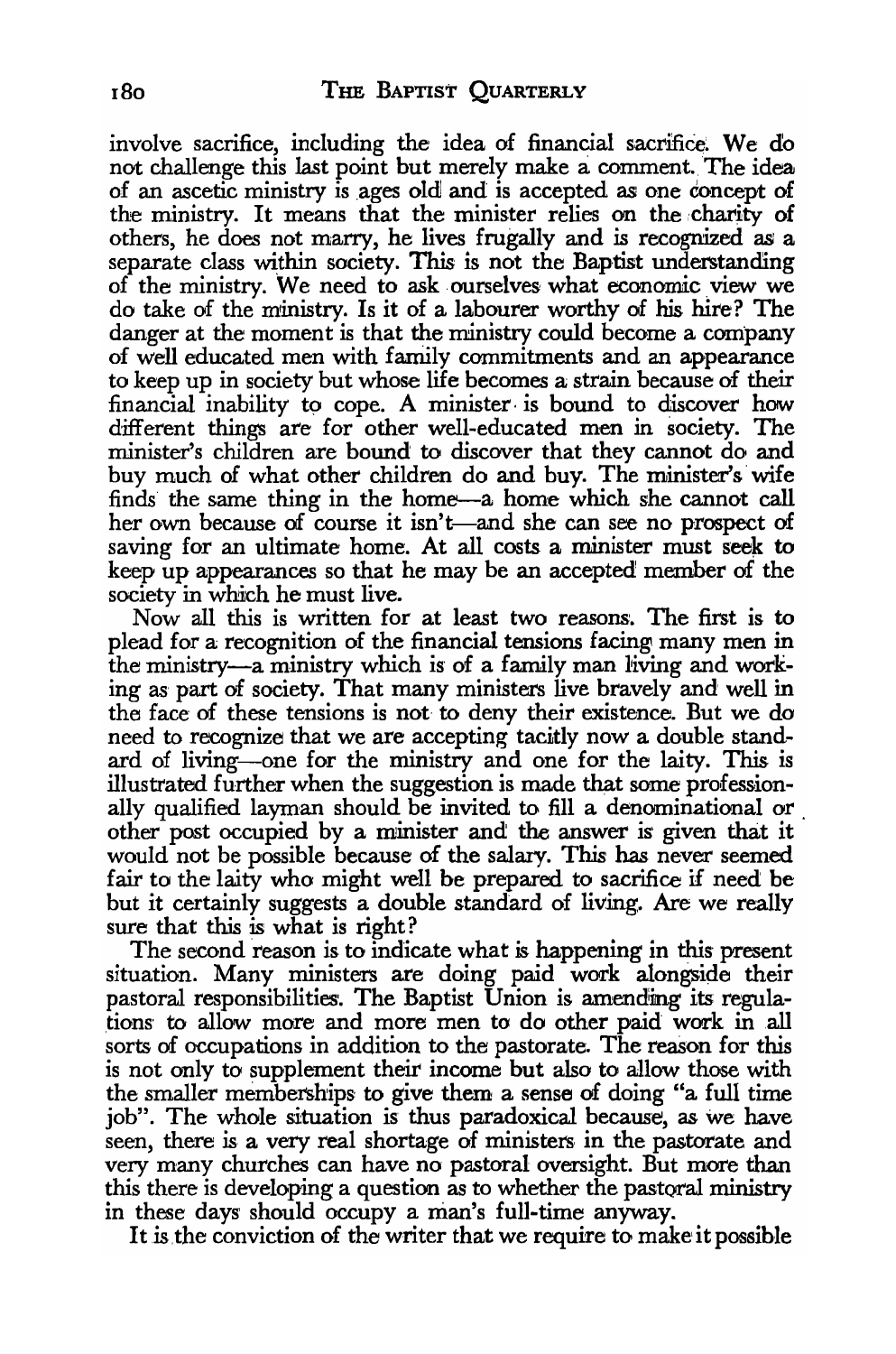financially for ministers to devote their whole time to the pastoral ministry. There should be no financial necessity for them to be parttime school teachers. We need to face the question as to whether the argument that so to teach gives opportunity for further contacts outside the church's life is not a rationalisation of the situation. Whilst there is certainly room for specialized ministries within the church, the -basic ministry is still that of the pastor (presbyter, bishop-call him what you will) of the local congregation. Let us make no mistake about it, he is greatly needed still. In these days the tensions of life are great and more people than we sometimes think are nearer to breaking point than might outwardly appear. A pastor moving amongst his congregation becomes sensitive to developing crises. Any truth there may have been in the caricature of the minister moving from one cup of tea to another in the houses of well-meaning church members is now gone. The minister, like the doctor, moves from one point of real need to another. It is time-consuming and exhausting but it is the real work of the pastor as he follows the pattern of our Lord. In all this work there is the ever growing co-operation of doctors with ministers. The doctor recognizes that the minister has a part to play in the helping of needy people and recognizes that his own role is different to that of a minister. An alliance between the medical profession and the ministry is long overdue and can be of the greatest benefit to society. There are signs that it is on the way. There must be a pastor ready to co-operate.

Within local situations also, there is opening up new hope in church relationships. This involves the clergy and ministers in much time and prayer together. This is natural and right. In this formative period of church relations the Baptist minister must have time to play his full part in all that is going on.

Last, but by no means least, the minister in pastoral charge must have time for reading and preparation of sermons and preaching material. Often, it is the minister's reading time which is the first to go when pressures increase. This affects his preaching and his teaching in the congregation. Christians need to be built up in the faith. The most effective way is through a lively church fellowship under the care of a conscientious minister.

We need to recall the concept in Ephesians iv. II. "And these were his gifts : some to be apostles, some prophets, some evangelists, some pastors and teachers, to equip God's people for work in his service, to the building up of the body of Christ." The minister is to build up his people for the work of the ministry in the world. There is a constant responsibility upon the minister to seek to ensure that as his members live and work in the world, they do so as trained Christians. All too often the adult Christian appears to be making do with the faith he learned at Sunday School. The urgency for the teaching ministry arises not only from the challenge set before the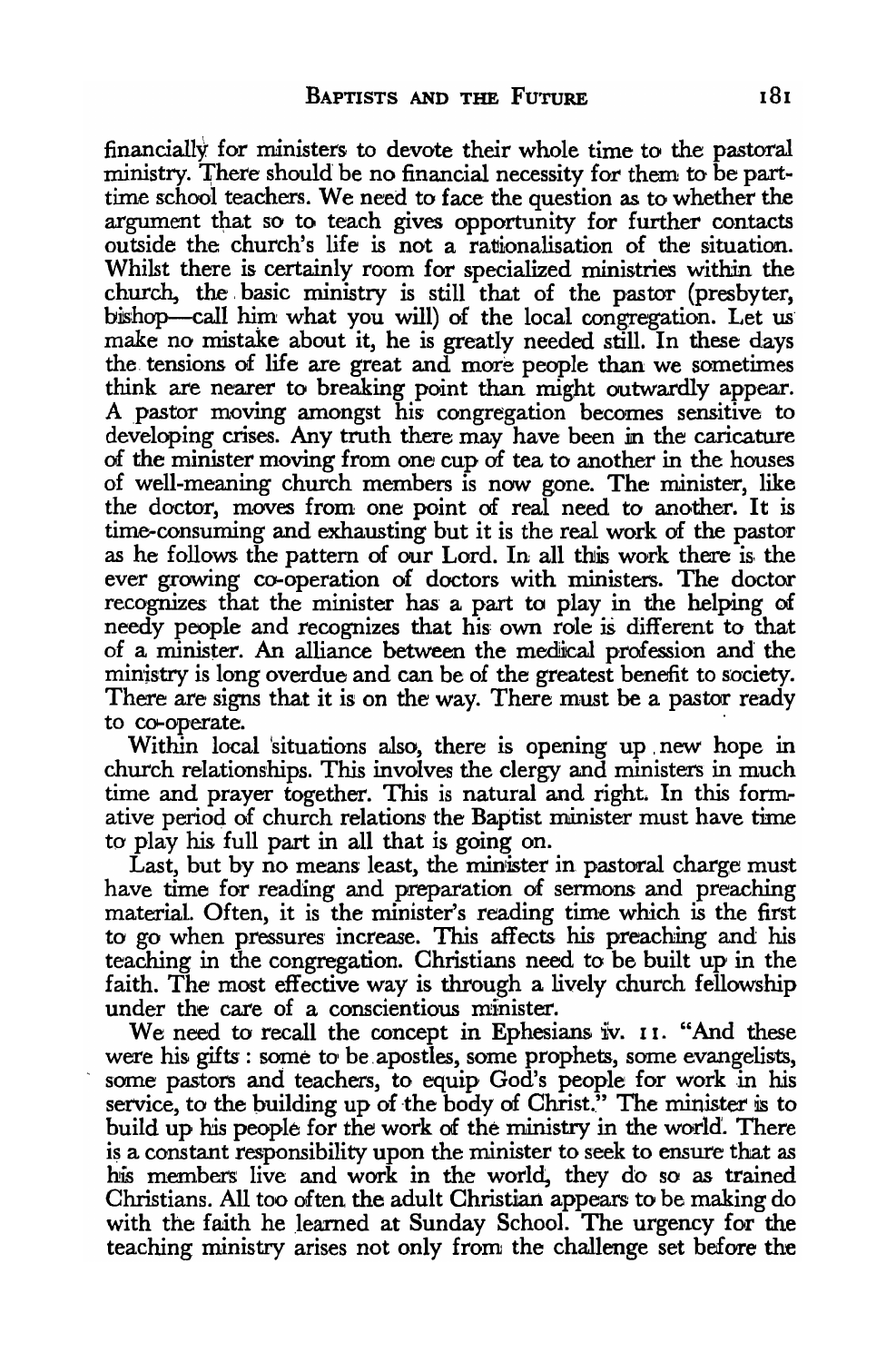Christian by the questions the world asks-or, through apathy, fails to ask-but also from the confusion of voices within the Church itself, each, it seems, with its own particular emphasis and interpretation of the Faith. There is a real danger that church members may shut their ears to new truth because of the confusion aroused as they are whirled: about by every fresh gust of teaching.

Although ministers do not always recognize it, most church members look to the minister for authoritative guidance in matters of the Faith. This means that the minister must be certain of what he believes. And this, in turn, means prayer, reading and study. It is very tempting for the minister to take up a dogmatic position on this or that point because it happens to be what he was first taught or what he finds easiest to defend, rather than keeping his mind open to the possibility that his point of view requires modification. Ministers are to expose themselves to each fresh gust of teaching so that they may discern which is the breeze of the Spirit. .

The sort of issues upon which there must be constant study in these days are familiar to us. They include such questions as the authority of the Bible, the definition of the Faith and the behaviour of the Christian in the world. The consideration of the outworking of the Faith is particularly important as such matters as Sunday observance, sex, censorship, business ethics are forced into the public eye. Ministers cannot shirk their responsibility in thinking through such issues and of helping their membership to decide about them. This is time-consuming for the minister--but essential.

In addition, the minister requires time to consider, not only what he will teach but also the method he will employ in teaching. It may he will teach but also the method he will employ in teaching. It may<br>be that as Baptists we have not come sufficiently to terms with this question. The traditional mid-week meeting normally caters for only a small minority of the membership and often the very people who have most to learn are absent. The developing Family Church pattern certainly provides a further medium for teaching. But for obvious reasons the Sunday pattern is limited in *its* teaching time and opportunity and we' must never lose sight of the vital need for proclamation of the Gospel on the Lord's Day. House groups of Christians for study are on the increase and are to be welcomed $\setminus$ particularly as they represent a meeting point between the traditional understanding of the Church and the world in which it is set. But suCh groups require leaders and such leaders require training. It is the minister's responsibility to see that this is done. Almost certainly the minister will have to provide more and more written material for his people to study in their own homes and this again takes time. To build up the body of Christ for the work of the ministry is an essential and full-time task.

For these and other reasons we need to examine the present ministerial position' from the point of view of finance and distribution amongst the churches.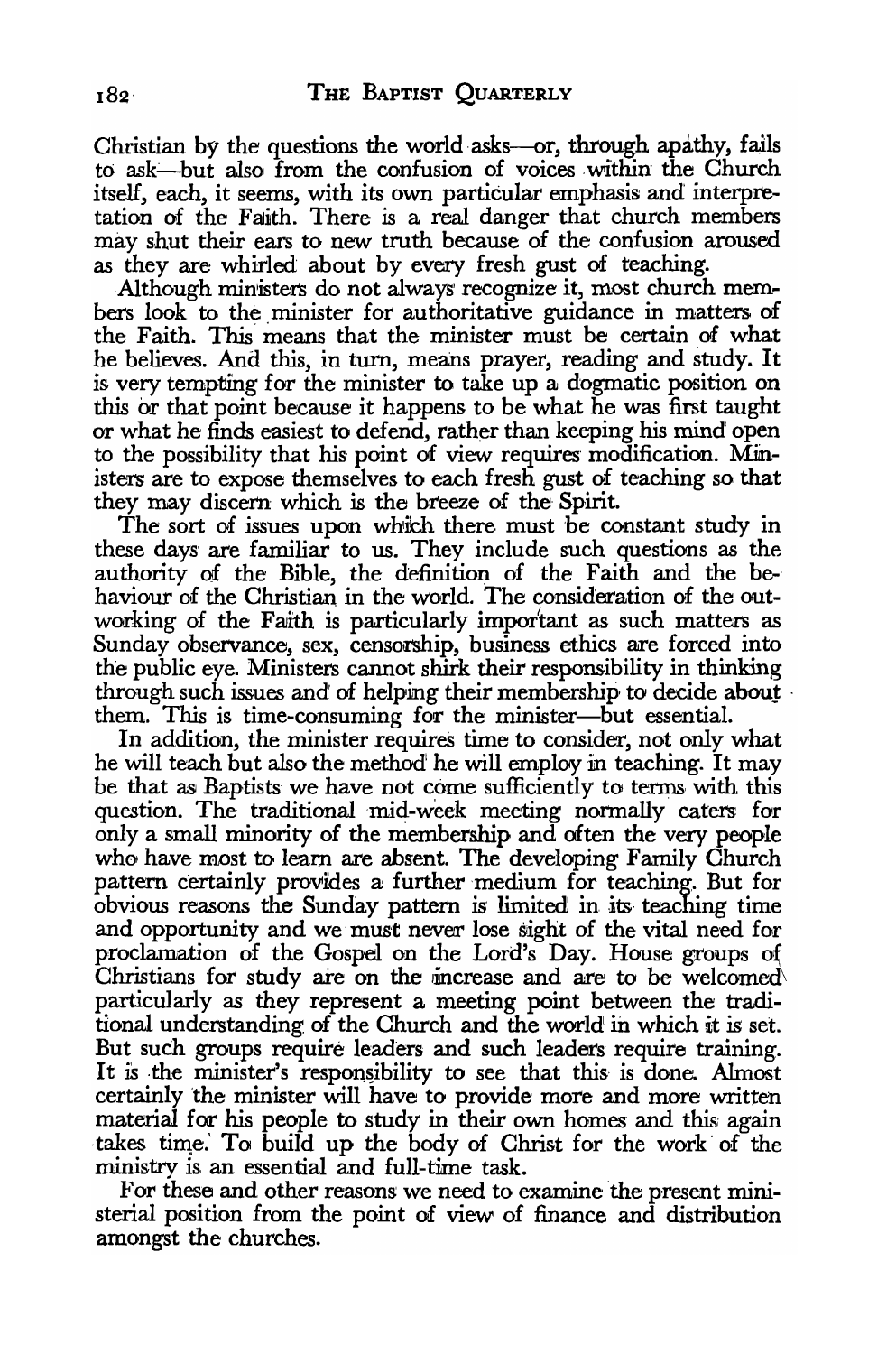#### **Buildings**

Statistics reveal that we have more than 2,000 church buildings. There must be a considerable number of them which house congregations which are without ministerial oversight-or a chance of it. There will be many other buildings which have ministerial oversight but which are no longer in strategic situations. The population movement has left them behind. The faithful few in these buildings struggle on, determined to keep going—sometimes for the sake of the past rather than of the future. Apart from the efforts involved, the question of the upkeep of such buildings is, relevant, together with the amount of money tied up in them. It was surely not the intention of our forefathers that we should hold on to the premises they built for us beyond their useful life. It is true that reversionary trusts exist on many buildings: which complicate sale. But when it is a matter of a company of people' moving as a church to build on a new site, then the church continues and the reversionary trust need not come into operation, so that the proceeds of the sale can be used for the erection of the new premises. This matter of underused and redundant buildings requires urgent examination.

We need, further, to be prepared to admit that in our own generation we have put some buildings in wrong places and initiated schemes: which we should, perhaps, have never begun and certainly cannot finish. The' result of these mistakes has been that churches struggle on in totally inadequate premises which sometimes break the spirits of ministers and the hearts of members. It is not un-Christian nor lacking in faith to admit errors of judgment. We must be prepared to cut our losses. Better to use sanctified common sense now, than to continue to put good money sacrificially given into unwise enterprises. This is not lack of faith but a reminder that God gives us common sense and expects us to use it.

### Into the Future

Thus far we have tried frankly to analyse the existing situation. In doing so we have been critical—it may seem to some readers unnecessarily so. But it has been intentional. The present position needs to be put sharply. We are very prone to complacency. Because the writer believes that there is a serious situation which requires radical treatment he has written as he has. In the light of all that has been said, what are we to do? There should be a review initiated by the Baptist Union Council of the total denominational position with regard to the size and location of local churches and the dispersal' of the ministry amongst them. This might be undertaken as a three-year plan in the following way.

*Year 1* 

A denominational prayer call should be issued and put into the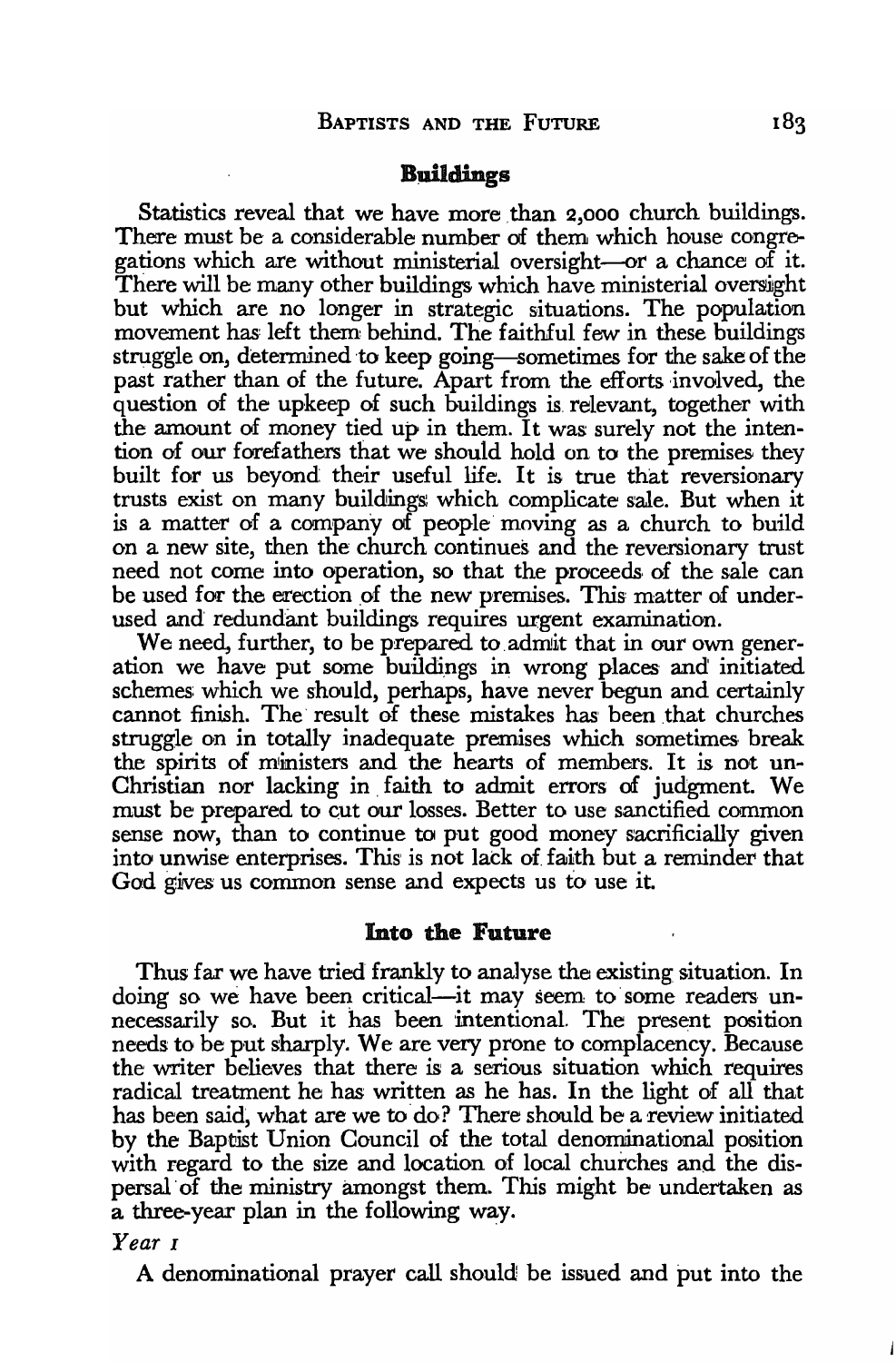hands of every minister and every church member. The first part could be a call to rededication to the Christian Faith. It would ask each person to come face to face with the Lord Jesus Christ and Him crucified and risen. The second part could be a call to face the situation of the world as it really is—our world—with men and women needing the bread of life which the Church alone can give and with many of them needing food for their bodies which the Christian western world could help more to supply. The prayer call becomes thus a call to mission and service. The third part would have to raise the question of our own local church in this situation. There would need to be some such questions as: "Which do I care more about—the kingdom of God and its efficient and effective extension or the preservation and continuation of my local church? Am I prepared to accept the possibility of radical change for the sake of the kingdom?" Such questions can only be rightly put and answered in the context of rededication and the need of the world.

#### *Year 2*

A survey, based upon the Associations, should be undertaken of all the local churches. This would involve a consideration of their geographical position and the use made of the existing church buildings. It would mean the examination of probable population movements. It would require a careful assessment of the local ecumenical scene and a consideration of the plans and buildings of other denominations-particularly of the Congregationalists with whom Baptists have so many links in history and many of whom would like closer links with us now. It would demand a consideration of possible available sites in new locations. It would need to consider the reversionary trust of every church and the probable market value of *all* of them. There would be the necessity to keep constantly in mind the possibility of sensible, satisfactory and effective grouping of churches.

In such a survey it should be constantly emphasised that the size of the existing local church must not be the only criterion considered. Location and potential development must also be considered. The idea would *not* be to close all the small churches and retain all the large ones.

## *Year 3*

This year would be spent in a careful assessment of the results of the survey. The overall denominational picture would have to be considered as well as the more local Association perspective. There should be conferences in each local church in the Association with a view to a mutual recognition of the leading of God as to what ought to be done in each IDCality. Out of this year should come decisions leading to plans for immediate action. .

All this would involve the acceptance by each local church that